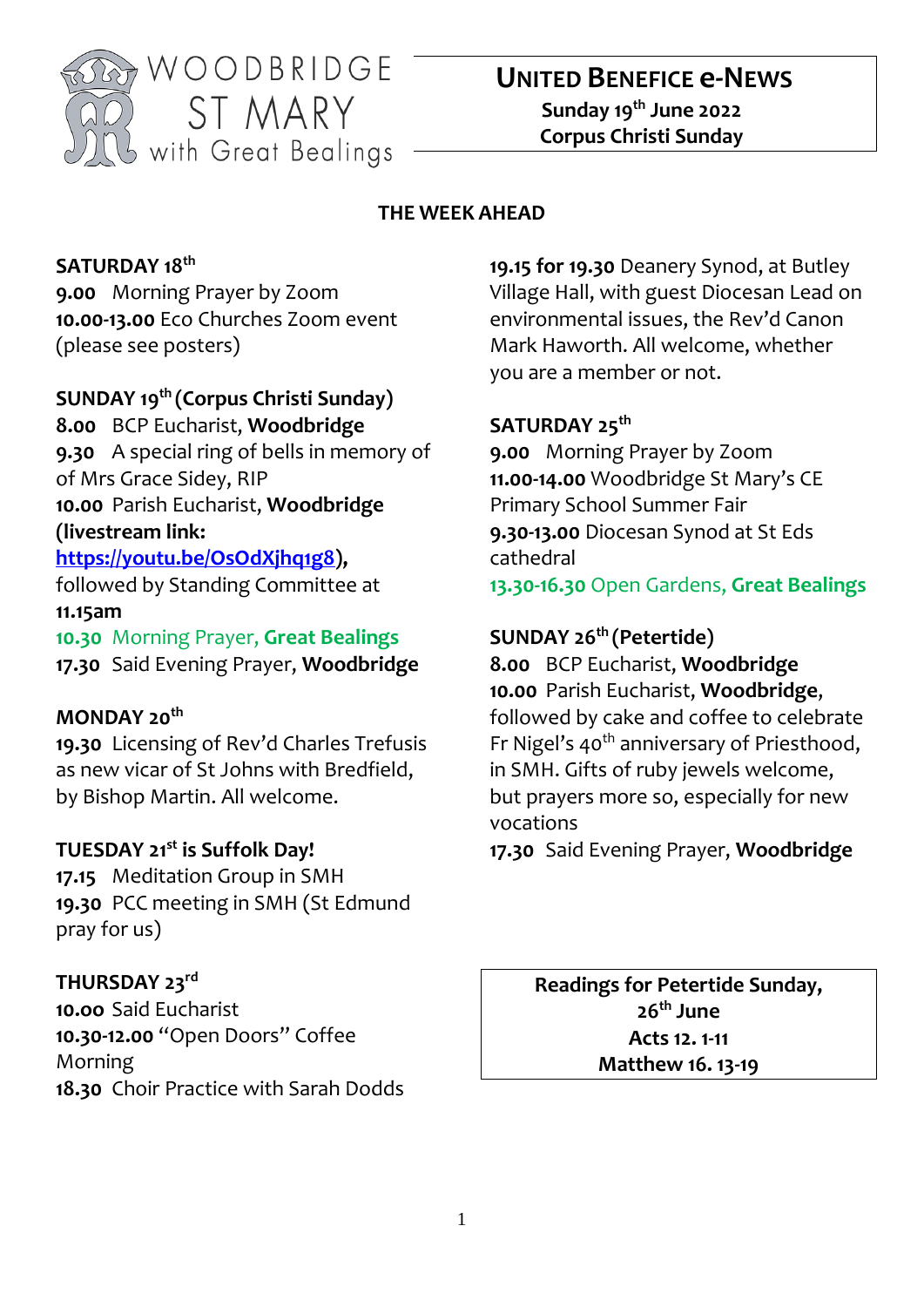**HELP PLEASE!** - Our large wooden cross needs to be moved to the churchyard shed. Please can we have some help after the service?

**INSIDE OUT MAGAZINE** – If you haven't already taken some of the Inside Out magazines to deliver, please pick up any bundles from the back of the church. Thank you for your help in distributing these around Woodbridge.

**WOODBRIDGE WELCOMES UKRAINE!** Hard copies are available in our church shop of the Town Council's Questionnaire for all wishing to help provide their time and particular skills to make our Woodbridge 'hosting' helpful in so many practical ways. This follows on from the useful Open Meeting held on 21<sup>st</sup> May in SMH.

You can find the digital link to the form on our own website, here: <https://www.stmaryswoodbridge.org/> as this is easier to complete and forward to the Shire Hall.

**SUFFOLK CHURCHES WELCOME UKRAINIANS** – There is also a useful leaflet (attached to the email containing this e-News) which gives details of events, information and support available in the area, which can also be viewed via our own website.

**RIP JOY SHIPTON** – Joy was a member of the Mothers' Union, and when she could no longer get to the meetings still had reports sent to her, and kept in touch with some of the members. Her funeral will take place at **1.30pm on Thursday 30th June**, at St Mary's, Woodbridge.

**GREAT BEALINGS OPEN GARDENS** – There will be around a dozen gardens opening **between 1.30pm and 4.30pm** on **Saturday 25th June**. £10 programmes will include all details, plus entry to the final gathering and a glass of wine. If you would like to receive details directly, contact Norman Porter via email at [nhp@rillcott.co.uk](mailto:nhp@rillcott.co.uk)

**ILLUMINATI CONCERT** - Join the Illuminati choir (who are based in Woodbridge) on **Saturday 9th July** at **7.30pm** for a live concert of unaccompanied choral music at St Mary's, Great Bealings. It's free – and quite glorious – with a drink and nibbles afterwards. All donations will go to St Mary's Church, Great Bealings. It would be helpful, (for numbers) if you could contact Julian Haywood Smith, either by email [jhaywood.smith@gmail.com](mailto:jhaywood.smith@gmail.com) or phone 01473 735880, if you are coming.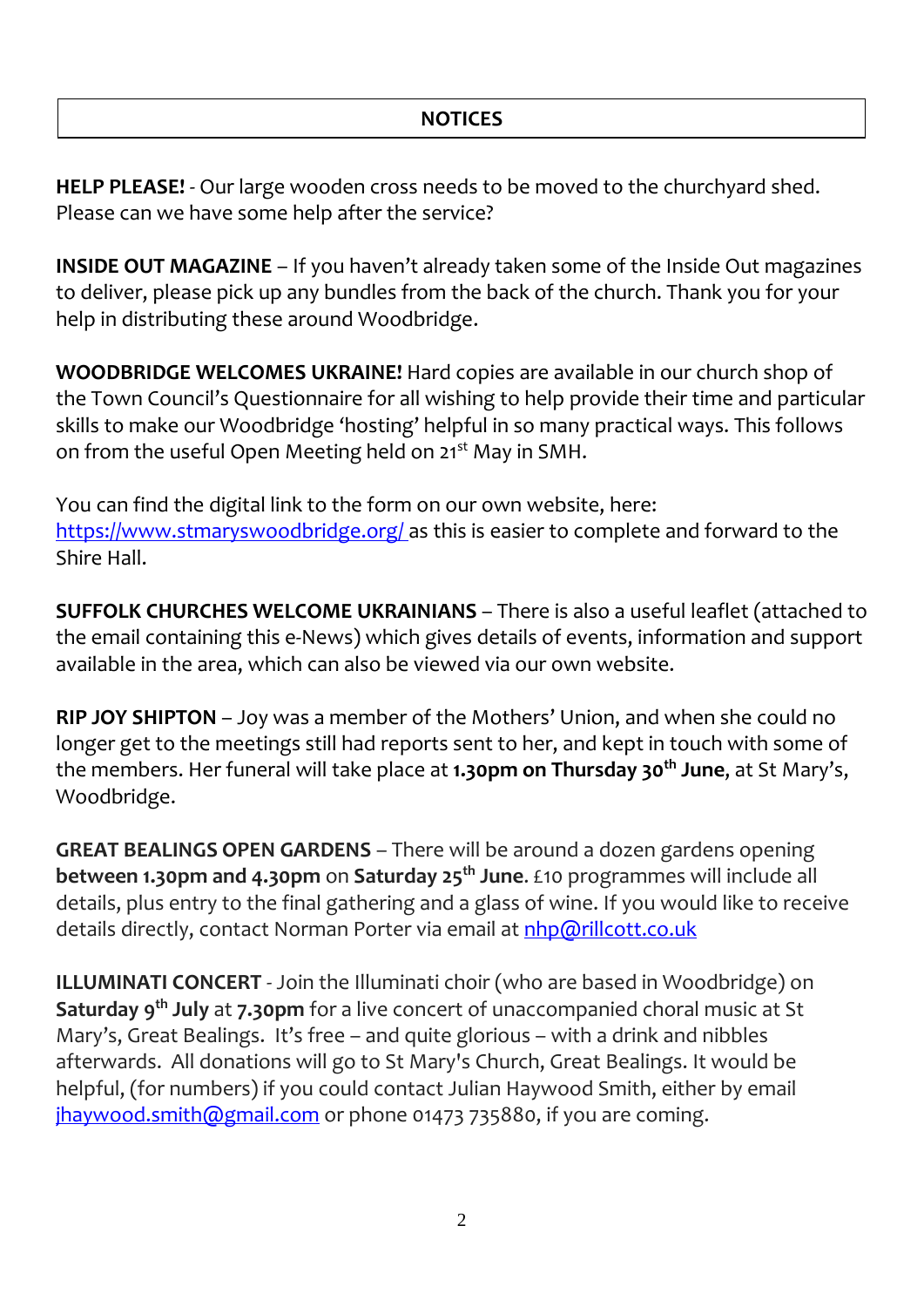**'CELEBRATING 70' ART EXHIBITION** – The Friends of St Mary's next big event is from **2 nd to 16th July** featuring 70 art works to mark the Queen's Platinum Jubilee, to be displayed in the church, which will be open from 10.30am to 6pm each day. If you would like to volunteer as a Steward there is a sign up sheet at the back of the church. Thank you.

**ST MARY'S SUMMER FAIR** – to be held on **Sunday 10th July** between **2.30pm and 4.30pm** in the churchyard, Woodbridge, with refreshments stalls, games, raffle, etc. Offers of help (before, during and after) and items for the stalls are needed, please. Posters available. Tell your friends! Together, let's make this another great success!

**WALSINGHAM PILGRIMAGE** – We would like to swell the numbers a little for our day pilgrimage on **Saturday 16th July**, so please do sign up on our list as soon as possible. This also applies to our friends at Great Bealings. Please have a word with Fr Nigel if you would like to join us for this special day of pilgrimage and prayer, in their 100<sup>th</sup> anniversary year.

**CHRISTIAN AID WEEK** – Our "delivery only" efforts have so far yielded £1,869.38, only £50 shy of last year's total. Thank you all for your efforts delivering envelopes, and for your generous donations. Please alert Tony Waller to any late donations by ringing 01394 386786 or email [anjwaller@uwclub.net.](mailto:anjwaller@uwclub.net)

**OUR CHURCHWARDENS** – David and Veronica were 'made official' at St Mary's, Woodbridge, on Tuesday, and Norman Porter for Great Bealings, at Framlingham, on Thursday, of last week. Our trinitarian congratulations to them and, of course, our continuing prayers and thanks for their faithful service.

**DIOCESAN E-NEWS** – This is free every week, and we recommend it to you for a much wider, fuller picture of what's on, and how much we can learn from one another. Just contact [communications@cofesuffolk.org](mailto:communications@cofesuffolk.org) and sign up.

**RAVENSCROFT ENSEMBLE** – On **Saturday 16th July at 4pm** The Ravenscroft Ensemble, an early music group playing instrumental music of the 16<sup>th</sup> and 17th centuries, will be performing at St Mary's, Great Bealings. The programme is music connected with Seckford.